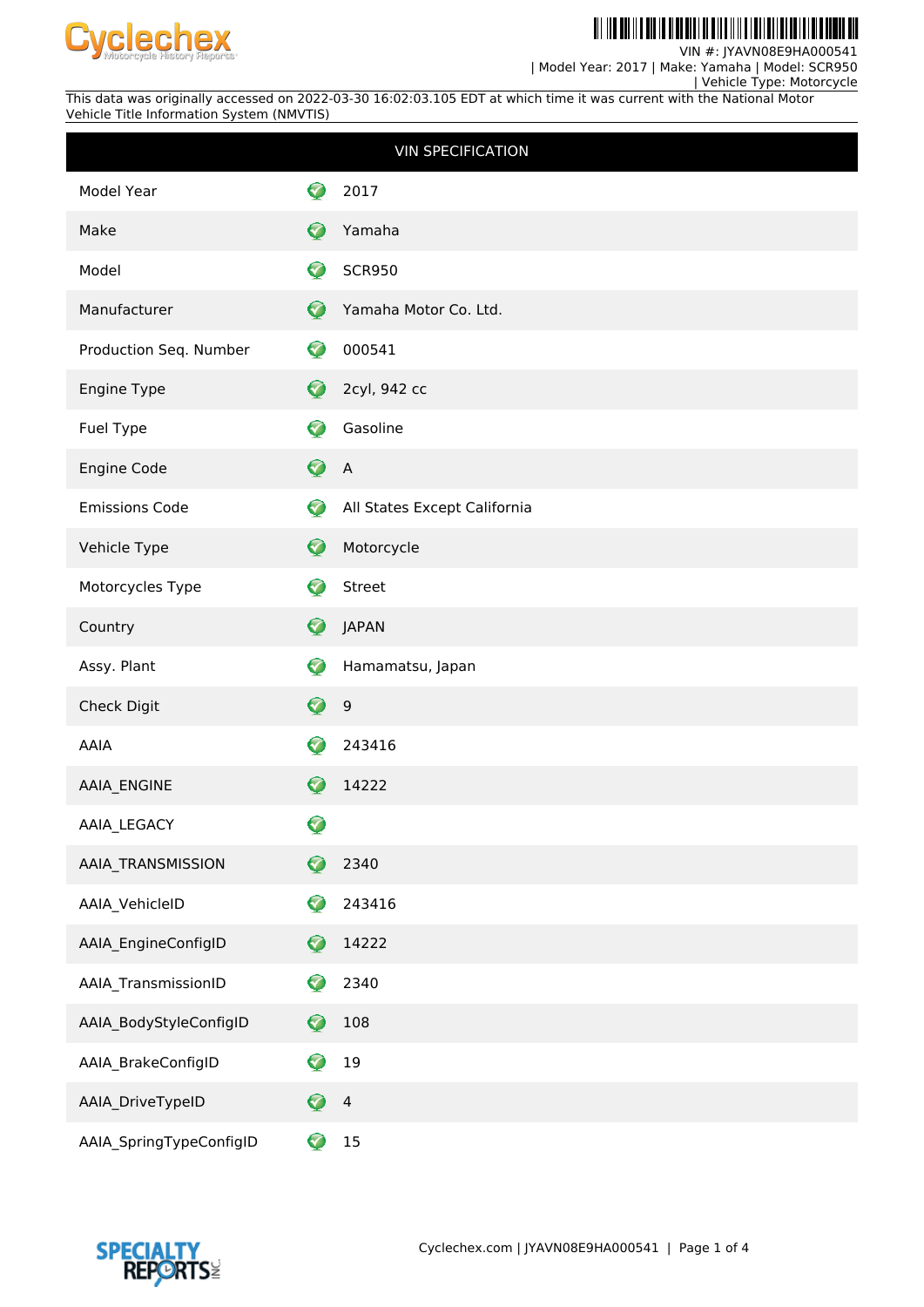

VIN #: JYAVN08E9HA000541 | Model Year: 2017 | Make: Yamaha | Model: SCR950

| Vehicle Type: Motorcycle

This data was originally accessed on 2022-03-30 16:02:03.105 EDT at which time it was current with the National Motor Vehicle Title Information System (NMVTIS)

# **MULTI-STATE VEHICLE HISTORY REPORT**

| <b>CONDITION HISTORY</b>       |                      |                                       |  |
|--------------------------------|----------------------|---------------------------------------|--|
| <b>Brand Category</b>          |                      | <b>NMVTIS Search Result</b>           |  |
| <b>Total Loss</b>              | ❤                    | No Title Brand found by Cyclechex.com |  |
| Salvage                        | €                    | No Title Brand found by Cyclechex.com |  |
| Disclosed Damage               | 7                    | No Title Brand found by Cyclechex.com |  |
| <b>Bond</b>                    | Ø                    | No Title Brand found by Cyclechex.com |  |
| Flood                          | 0                    | No Title Brand found by Cyclechex.com |  |
| Cars/Cash for Clunkers         | ❤                    | No Title Brand found by Cyclechex.com |  |
| Gray Market                    | 0                    | No Title Brand found by Cyclechex.com |  |
| Junk                           | ❤                    | No Title Brand found by Cyclechex.com |  |
| Manufacturer Brand             | ❤                    | No Title Brand found by Cyclechex.com |  |
| New/Re-Issued VIN              | ❤                    | No Title Brand found by Cyclechex.com |  |
| Odometer                       | 3                    | No Title Brand found by Cyclechex.com |  |
| Rebuilt/Repaired/Reconstructed | 3                    | No Title Brand found by Cyclechex.com |  |
| Dismantled                     | ♡                    | No Title Brand found by Cyclechex.com |  |
| Rental/Taxi/Police             | ଚ                    | No Title Brand found by Cyclechex.com |  |
| Agricultural/Logging Vehicle   | ଚ                    | No Title Brand found by Cyclechex.com |  |
| <b>Title Copy</b>              | 0                    | No Title Brand found by Cyclechex.com |  |
| Antique/Classic                | 0                    | No Title Brand found by Cyclechex.com |  |
| Undisclosed Lien               | $\blacktriangledown$ | No Title Brand found by Cyclechex.com |  |

| <b>TITLE HISTORY</b>                |               |                   |            |           |  |
|-------------------------------------|---------------|-------------------|------------|-----------|--|
| State                               | <b>Status</b> | VIN               | Issue Date | Odometer  |  |
| Massachusetts                       | Current       | IYAVN08E9HA000541 | 07/08/2021 | 292 Miles |  |
| Connecticut                         | Historical    | IYAVN08E9HA000541 | 05/04/2021 | 6 Miles   |  |
| <b>JUNK AND SALVAGE INFORMATION</b> |               |                   |            |           |  |

No Junk/Salvage Reportings Found

### RECALL DATA FROM NATIONAL HIGHWAY TRAFFIC SAFETY ADMINISTRATION (NHTSA)

No Recall Data Found

| INSURANCE INFORMATION |
|-----------------------|
|                       |
|                       |

Occurrence **Reporting Entity Reporting Entity Date of Insurance Claim** 

No Total Loss Reportings Found

| LIEN INFORMATION                              |      |  |  |
|-----------------------------------------------|------|--|--|
| <b>Entity Title</b>                           | Date |  |  |
| There are no liens reported for this vehicle. |      |  |  |

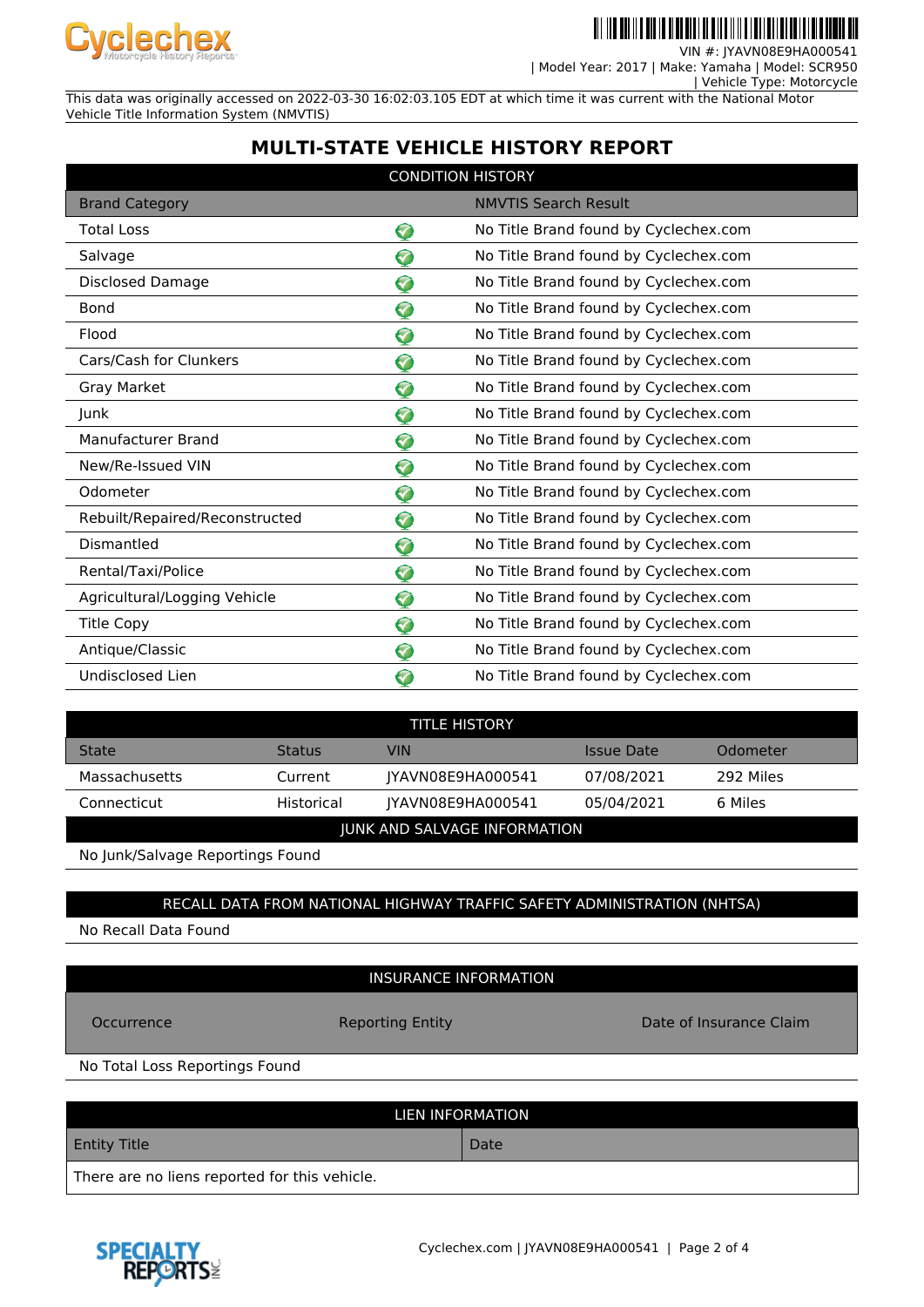

# VIN #: JYAVN08E9HA000541

| Model Year: 2017 | Make: Yamaha | Model: SCR950

 | Vehicle Type: Motorcycle This data was originally accessed on 2022-03-30 16:02:03.105 EDT at which time it was current with the National Motor Vehicle Title Information System (NMVTIS)

Lien data does not include information on all motor vehicles in the United States because not all lienholders provide information to the source of this lien data.

| <b>DETAILS</b>       |                 |                       |                   |  |
|----------------------|-----------------|-----------------------|-------------------|--|
| <b>Standard Data</b> |                 |                       |                   |  |
| body-type            | Street          | check-digit           | Н                 |  |
| engine-type          | 942 disp 2 cyls | identification        | JYAVN08E9HA000541 |  |
| make                 | Yamaha          | model                 | <b>SCR950</b>     |  |
| model-year           | 2017            | production-seq-number | 000541            |  |
| vehicle-class        | Street          |                       |                   |  |

### DISCLAIMER

## **NMVTIS Consumer Access Product Disclaimer**

The National Motor Vehicle Title Information System (NMVTIS) is an electronic system that contains information on certain automobiles titled in the United States. NMVTIS is intended to serve as a reliable source of title and [brand](https://vehiclehistory.bja.ojp.gov/nmvtis_glossary) history for automobiles, but it does not contain detailed information regarding a vehicle's repair history.

All states, insurance companies, and junk and salvage yards are required by federal law to regularly report information to NMVTIS. However, NMVTIS does not contain information on all motor vehicles in the United States because [some states](https://vehiclehistory.bja.ojp.gov/nmvtis_states) are not yet providing their vehicle data to the system. Currently, the data provided to NMVTIS by states is provided in a variety of time frames; while some states report and update NMVTIS data in "real-time" (as title transactions occur), other states send updates less

frequently, such as once every 24 hours or within a period of days. Information on previous, significant vehicle damage may not be included in the system if the vehicle was

never determined by an insurance company (or other appropriate entity) to be a "total loss" or branded

by a state titling agency. Conversely, an insurance carrier may be required to report a "total loss" even if the vehicle's titling-state has not determined the vehicle to be "salvage" or "junk."

A vehicle history report is NOT a substitute for an independent vehicle inspection. Before making a

decision to purchase a vehicle, consumers are **strongly encouraged to also obtain an independent**

**vehicle inspection** to ensure the vehicle does not have hidden damage. The [Approved NMVTIS Data](https://vehiclehistory.bja.ojp.gov/nmvtis_vehiclehistory)

[Providers](https://vehiclehistory.bja.ojp.gov/nmvtis_vehiclehistory) (look for the NMVTIS logo) can include vehicle condition data from sources other than NMVTIS. NMVTIS data **INCLUDES** (as available by those entities required to report to the System):

Information from [participating](https://vehiclehistory.bja.ojp.gov/nmvtis_states) state motor vehicle titling agencies. Information on automobiles, buses, trucks, motorcycles, recreational vehicles, motor homes, and

tractors. NMVTIS may not currently include commercial vehicles if those vehicles are not

included in a state's primary database for title records (in some states, those vehicles are

managed by a separate state agency), although these records may be added at a later time. Information on "brands" applied to vehicles provided by participating state motor vehicle titling

agencies. Brand types and definitions vary by state, but may provide useful information about